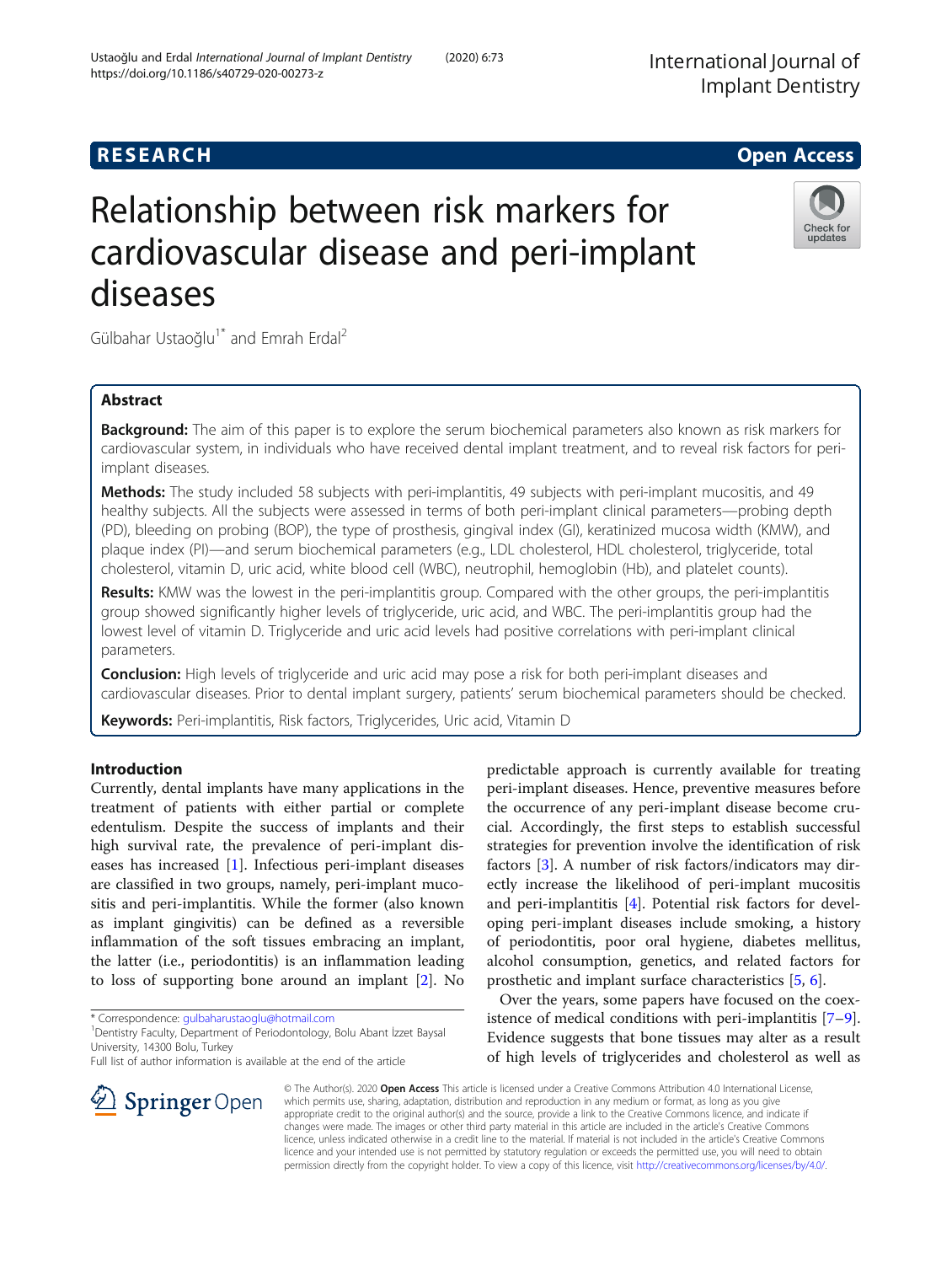cardiovascular diseases. An excessive level of low-density lipoprotein cholesterol (i.e., dyslipidemia) contributes to a poor bone metabolism or osseointegration of dental implants [[10](#page-5-0)]. The mechanisms of the relationship between hyperlipidemia and bone tissue metabolism are related aspects of several metabolic changes, including low bone mineral density, increased osteoclast count, and inhibition of osteoblastic activity [\[11](#page-5-0), [12](#page-5-0)]. Also, the levels of statins, vitamin D, and cholesterol are closely inter-correlated as well. Interestingly, it is worth to note that 7-dehydrocholesterol is the same precursor of both vitamin  $D$  and cholesterol  $[13]$  $[13]$ . As far as the bone is concerned, vitamin D has an activating effect on osteoclasts, increasing the amount of extracellular matrix proteins synthesized by osteoblasts [[14](#page-5-0)]. There are several studies in the literature reporting that hypertension, dyslipidemia with high values of LDL and triglyceride, low values of HDL, and vitamin D may pose a risk for periimplantitis [[15](#page-5-0)–[17](#page-5-0)]. Furthermore, altered levels of circulatory lipoproteins with decreased HDL, and increased LDL and triglyceride, indicate a higher risk of atherosclerotic cardiovascular diseases [\[18](#page-5-0)]. Also crosssectional studies have reported that vitamin D deficiency is associated with increased risk of CVD and mortality [[19,](#page-5-0) [20\]](#page-5-0). Elevations of serum lipids and low serum levels of 25-hydroxyvitamin D may have a serious negative impact on periodontal and cardiovascular health [[21](#page-5-0)–[24](#page-5-0)].

Thus, it has been reported that elevated serum uric acid levels increase oxidative stress and inflammation [[25,](#page-5-0) [26\]](#page-5-0). Several studies showed an association between elevated serum uric acid levels and some disorders such as hypertension, atherosclerosis, renal disease, obesity, insulin resistance, and dyslipidemia [\[27\]](#page-5-0). To the best of our knowledge, there is no study in the literature about uric acid levels in patients with peri-implant diseases.

The aim of the present study was to investigate the serum biochemical parameters which are cardiovascular disease risk markers in individuals who have received dental implant treatment and to reveal risk factors for peri-implant diseases.

## Materials and methods

The approval was obtained for this cross-sectional study from the Clinical Research Ethics Committee of the Bolu Abant İzzet Baysal University. The study was conducted in compliance with the ethical principles according to the Declaration of Helsinki.

The study included 58 subjects with peri-implantitis, 49 subjects with peri-implant mucositis, and 49 healthy subjects, all of whom comprised patients having visited the Department of Periodontology at the Bolu Abant İzzet Baysal University. All participants signed an informed consent.

Diagnosis of peri-implant diseases was performed in compliance with the 2017 World Workshop on the Classification of Periodontal and Peri-Implant Diseases and Conditions [[28\]](#page-5-0).

The diagnostic definition of peri-implant health was based on the following criteria: the absence of clinical signs of inflammation, bleeding, and/or suppuration during gentle probing; and the absence of bone loss on radiography. Criteria for selecting the patients with periimplant mucositis were as follows: the presence of bleeding and/or suppuration during gentle probing and the absence of bone loss on radiography. Criteria for selecting the patients with peri-implantitis were as follows: the presence of bleeding and/or suppuration during gentle probing and radiographic bone levels of at least 3 mm apical of the most coronal fragment of the intra-osseous part of the implant. The subjects in the study population were required to have at least one dental implant in use for 36 months. The exclusion criteria were as follows: systemic administration of antibiotics (or prophylactic antibiotics) for the last 3 months, pregnancy or breast feeding, having diabetes mellitus, and a history of malignancy, radiotherapy, chemotherapy, or immunodeficiency within the last 4 years.

#### Clinical and radiographic evaluation of peri-implants

All clinical and radiographic examinations were performed by the same person using a typical periodontal probe graded in millimeters (Williams: Hu-Friedy, Chicago, IL, USA). The patients were monitored, performing clinical and radiographic examinations on a regular basis. Digital periapical radiographic images were obtained to reveal any threats for diagnostic purposes only.

Records of clinical parameters for the peri-implant were as follows: probing depth (PD) at 6 sites per teeth and implant (the distance between the mucosal margin and the probeable sulcus/pocket), gingival index (GI), plaque index (PI), either the presence (1) or absence (0) of bleeding on probing (BOP) at six sites for each implant, and keratinized mucosa width (KMW).

#### Calibration process conducted by the researcher

The researcher carried out a calibration process in 10 peri-implantitis patients who were not enrolled in the study. Evaluation of the probing pocket depth was performed at intervals of at least 60 min, and the overall value of kappa to calculate the reliability within each examiner was 0.89, representing an acceptable degree of agreement.

### Medical examination

Blood samples from the participants were collected after a 12-h period of fasting. Subsequently, we evaluated the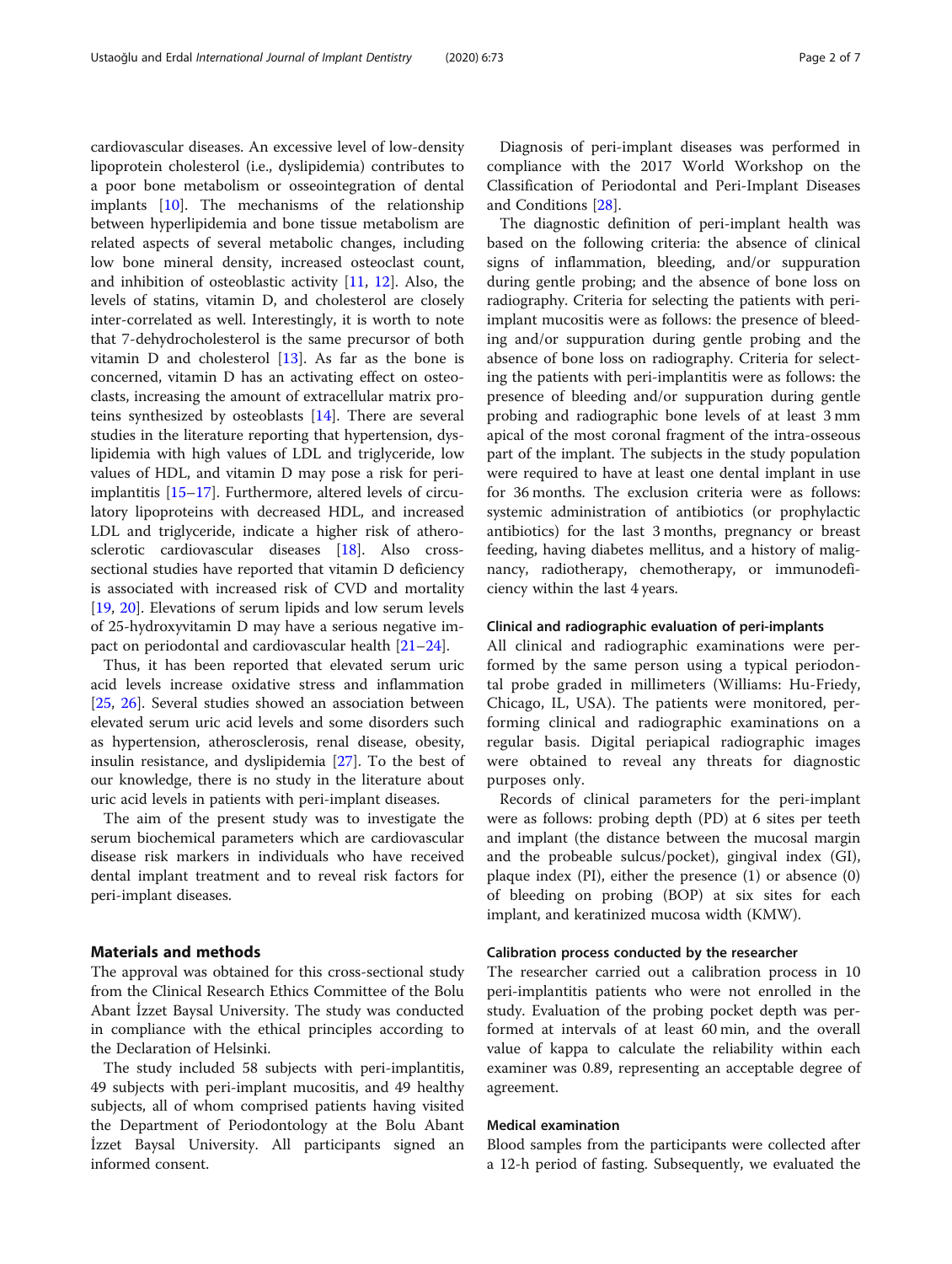levels of HDL and LDL cholesterols, total cholesterol, triglyceride, vitamin D, creatine, urea, and uric acid. We also analyzed the key components in the complete blood count, such as WBC, neutrophil, Hb, mean corpuscular volume (MCV), platelet counts, mean platelet volume (MPV), and plateletcrit (PCT).

#### Statistical analysis

All analyses were performed using SPSS 18.0 Statistical Package Software for Windows OS (SPSS Inc., Chicago, Illinois, USA). Power calculations demonstrated that a minimum of 30 samples per group was required to compare data at  $\alpha$  = 0.05 with a power value of 85%.

Quantitative variables are expressed as mean ± standard deviation (SD) and median (interquartile range (IQR)). To assess the differences between these groups, we used one-way ANOVA analysis with Bonferroni correction for normally distributed variables, Kruskal Wallis test for variables without normal distribution, and chisquared test for qualitative variables. ANCOVA was used to compare the three groups in terms of biochemical parameters by adjusting for ages.

The correlations of triglyceride, vitamin D, uric acid, GI, PD, and BOP were assessed using Spearman's

|                                          | Peri-implantitis group<br>$(N = 58)$ | Peri-implant mucositis group<br>$(N = 49)$ | Healthy implant group<br>$(N = 49)$ | P value |
|------------------------------------------|--------------------------------------|--------------------------------------------|-------------------------------------|---------|
| Age (median (IQR)                        | 55 (17.5)                            | 53 (17.7)                                  | 50 (18.5)                           | 0.181   |
| Gender (female/male)                     | 33/25                                | 27/21                                      | 33/15                               |         |
| Smoke (%)                                | 7(12)                                | 4(8.1)                                     | 1(2.0)                              | 0.271   |
| Alcohol (%)                              | 1(1.7)                               | 0(0)                                       | 0(0)                                | 0.506   |
| PD (median (IQR)                         | 5(1.6)                               | 3(1.0)                                     | 2.5(1.0)                            | < 0.001 |
| PI (median (IQR)                         | 2(1.0)                               | 2(0.8)                                     | 0(0)                                | < 0.001 |
| GI (median (IQR)                         | 2.0(0.1)                             | 2.0                                        | 0                                   | < 0.001 |
| BOP (%)                                  | 77.6                                 | 100                                        | 0                                   | < 0.001 |
| KMW (median (IQR)                        | 1.5(1.0)                             | 2.0(1.0)                                   | 2.5(1.0)                            | < 0.001 |
| Number of implants                       | 81                                   | 55                                         | 60                                  |         |
| Implant position (maxilla/mandible)      | 39/42                                | 18/37                                      | 28/32                               |         |
| Prosthesis type (%)                      |                                      |                                            |                                     |         |
| Multiple unit                            | 38 (46.9)                            | 20 (36.3)                                  | 13 (21.6)                           |         |
| Single crown                             | 19 (23.4)                            | 23 (41.8)                                  | 41 (68.3)                           |         |
| Overdenture                              | 24 (29.6)                            | 12 (21.8)                                  | 6(10)                               |         |
| Antagonists (%)                          |                                      |                                            |                                     |         |
| Natural teeth                            | 29 (35.8)                            | 25 (45.4)                                  | 34 (56.6)                           |         |
| Bridge restoration                       | 20 (24.6)                            | 10(18.1)                                   | 10(16.6)                            |         |
| Overdenture                              | 5(6.1)                               | 1(1.8)                                     | 2(3.3)                              |         |
| Removable denture                        | 9(11.1)                              | 13 (23.6)                                  | 6(10)                               |         |
| Implant supported prosthetic restoration | 18 (22.2)                            | 6(10.9)                                    | 8(13.3)                             |         |

**Table 1** Characteristics of the study groups

correlation analyses. All the results were deemed statistically significant at the  $p \leq 0.05$  level.

#### Results

A total of 156 patients were recruited in the study. The distribution of patients' age, gender, medical history, implant number, implant position, prosthesis type, and antagonists peri-implant parameters among groups are shown in Table 1. The frequency of smoking and alcohol was not different between the groups (Table 1). The smallest KMW was observed in the peri-implantitis group ( $p < 0.001$ ).

Compared with the other groups, the periimplantitis group showed significantly higher levels of triglyceride and uric acid (Table [2\)](#page-3-0). After age adjustment, the PCT value was significantly higher in the peri-implantitis group (Table [2\)](#page-3-0). The vitamin D value was found the lowest in the peri-implantitis group. WBC value was statistically high in periimplantitis group, and no significant difference was found between the other parameters in the complete blood count (Table [2\)](#page-3-0). There was a positive correlation between triglyceride values and clinical parameters. Also, there was a positive correlation between uric acid and GI, PD, BOP, KMW values  $(r = 0.238,$ 

N number of participants, PD probing depth, PI plaque index, GI gingival index, BOP bleeding on probing, KMW keratinized mucosa width, IQR interquartile range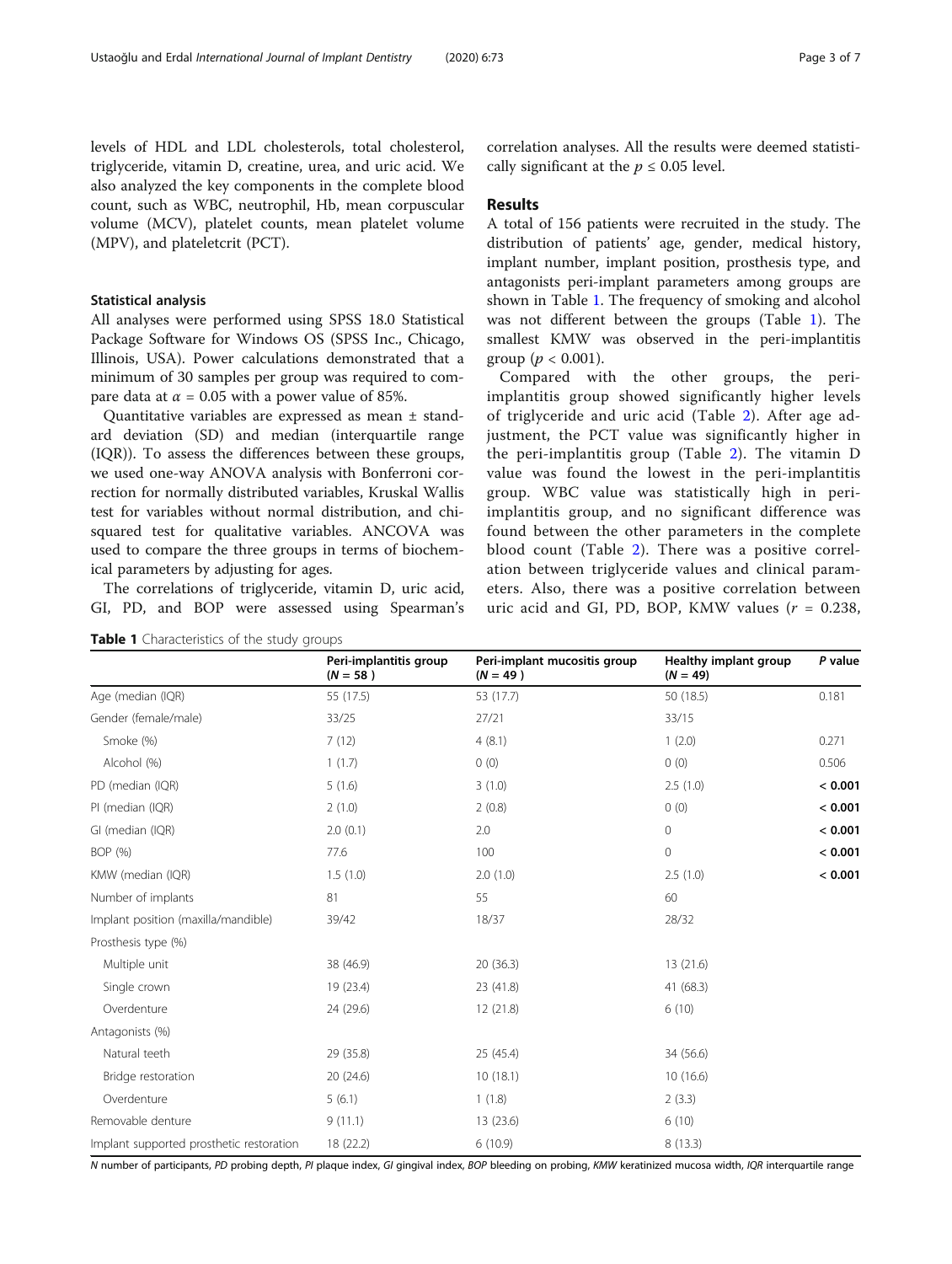|                            | Peri-implantitis<br>$(N = 58)$ | Peri-implant mucositis<br>$(N = 49)$ | <b>Healthy implant</b><br>$(N = 49)$ | P value | P value (age-adjusted) |
|----------------------------|--------------------------------|--------------------------------------|--------------------------------------|---------|------------------------|
| LDL-C (mean $\pm$ Sd)      | $130.2 \pm 31.4$               | $119.5 \pm 38.5$                     | $120.1 \pm 37.5$                     | 0.498   | 0.674                  |
| HDL-C (median (IQR)        | 47 (20.5)                      | 52 (27.2)                            | 54 (19)                              | 0.063   | 0.081                  |
| Triglyceride (median (IQR) | 148 $(107.5)^a$                | 125 $(93)$ <sup>ab</sup>             | 95 $(61)^b$                          | < 0.001 | < 0.001                |
| TOTAL-C (mean $\pm$ Sd)    | $213.4 \pm 39.1$               | $198.6 \pm 44.3$                     | $202 \pm 41.3$                       | 0.145   | 0.221                  |
| Vitamin-D (median (IQR)    | 13.8 $(8.9)^a$                 | 15.5 $(11.9)$ <sup>ab</sup>          | 17.9 $(12.7)^{b}$                    | 0.044   | 0.043                  |
| Uric acid (median (IQR)    | 5.1 $(2.1)^a$                  | 4.4 $(1.5)^{b}$                      | 4.0 $(1.4)^b$                        | < 0.001 | < 0.001                |
| Creatine (median (IQR)     | 0.84(0.2)                      | 0.86(0.1)                            | 0.77(0.1)                            | 0.090   | 0.476                  |
| WBC (mean $\pm$ Sd)        | $7.5 \pm 1.9^a$                | $6.6 \pm 1.6^{\rm ab}$               | $6.4 \pm 1.1^b$                      | 0.030   | 0.036                  |
| Neutrophil (mean $\pm$ Sd) | $4.0 \pm 1.4$                  | $4.0 \pm 1.7$                        | $3.9 \pm 1.0$                        | 0.848   | 0.887                  |
| Hemoglobin (median (IQR)   | 13.7(2.0)                      | 14(1.8)                              | 13.9(1.6)                            | 0.673   | 0.755                  |
| MCV (median (IQR)          | 86 (73)                        | 86(6.2)                              | 87(5.5)                              | 0.689   | 0.631                  |
| Platelets (median (IQR)    | 246 (75)                       | 227 (62)                             | 244 (54)                             | 0.160   | 0.169                  |
| MPV (mean $\pm$ Sd)        | $8.5 \pm 1.1$                  | $8.7 \pm 1.0$                        | $8.6 \pm 1.3$                        | 0.850   | 0.930                  |
| Plateletcrit (median (IQR) | $0.211 (0.07)^a$               | $0.202(0.05)^{b}$                    | $0.209$ $(0.04)^{ab}$                | 0.109   | 0.044                  |

#### <span id="page-3-0"></span>Table 2 Biochemical parameters in the study groups

N number of participants, LDL-C low-density lipoprotein cholesterol, HDL-C high-density lipoprotein cholesterol, TOTAL-C total cholesterol, WBC white blood cell, MCV mean corpuscular volume, MPV mean platelet volume, Sd standard deviation, IQR interquartile range

If the any group mean carries superscript different letters (a, b, c) from the other group mean, it indicates that the difference between them is statistically significant difference

 $p = 0.006$ ;  $r = 0.464$ ,  $p \le 0.001$ ;  $r = 0.230$ ,  $p = 0.008$ ;  $r = -0.240, p = 0.006, respectively$  (Table 3). Vitamin D had a negative correlation with GI values  $(r = -0.191, p = 0.020)$ . There was no significant correlation between PCT values and clinical parameters (Table 3).

## Discussion

Latest studies have revealed that lipid metabolism may be changed by chronic local and acute systemic infections which are involved in the plasma concentrations of unregulated cytokines such as TNF-α and IL-1β [ $29-31$  $29-31$  $29-31$ ]. Thus, through action of TNF- $\alpha$  and IL-1 $\beta$ , exposure to microorganisms/endotoxin results in elevated levels of free fatty acids, LDL, and triglyceride [\[32](#page-5-0)]. Also, these cytokines play a major role in periodontal destruction too [[33](#page-5-0), [34](#page-5-0)]. Recently, some researchers have suggested that hypercholesterolemia may be associated with dental implant osseointegration [[35,](#page-5-0) [36](#page-5-0)]. It has been hypothesized that there is a relationship between hypercholesterolemia and a higher failure rate of implants and bone grafts, and the authors recommend preventive

evaluation of cholesterolemia concentration before implant surgery [\[10](#page-5-0)]. It is also known that high LDL and triglyceride values and low HDL are important risk fac-tors for coronary artery disease [\[37,](#page-5-0) [38](#page-5-0)]. Although some studies reported that a history of cardiovascular diseases was associated with peri-implantitis [[39,](#page-6-0) [40\]](#page-6-0), the relationship between peri-implantitis and cardiovascular diseases was not clearly demonstrated. In this study, we investigated the serum biochemical parameters which are cardiovascular disease risk markers in patients with dental implants and possible risk factors in patients with peri-implant diseases.

According to our results, no statistically significant difference was found between the groups in terms of LDL-C, HDL-C, and TOTAL-C values; however, the periimplantitis group had higher levels of triglyceride and uric acid. There was a positive correlation between uric acid, triglyceride, and GI, PD, BOP, and KMW values in our study.

Peri-implantitis and cardiovascular disease may share common risk factors, and association between periimplantitis and coronary heart disease may be due to the

Table 3 Spearman correlation analysis among biochemical and peri-implant parameters

|              | GI                        | PD                        | <b>BOP</b>                | <b>KMW</b>             |
|--------------|---------------------------|---------------------------|---------------------------|------------------------|
| Uric acid    | $r = 0.238$ , $p = 0.006$ | $r = 0.464$ , $p = 0.001$ | $r = 0.230, p = 0.008$    | $r = -0.240 p = 0.006$ |
| Vitamin D    | $r = -0.191, p = 0.020$   | $r = 0.060, p = 0.463$    | $r = -0.137, p = 0.093$   | $r = 0.040 p = 0.627$  |
| Triglyceride | $r = 0.263$ , $p = 0.001$ | $r = 0.331, p = 0.001$    | $r = 0.224$ , $p = 0.006$ | $r = -0.216 p = 0.010$ |
| PCT          | $r = 0.048$ , $p = 0.555$ | $r = 0.109$ , $p = 0.177$ | $r = 0.116$ , $p = 0.153$ | $r = -0.141 p = 0.085$ |

GI gingival index, PD probing depth, BOP bleeding on probing, KMW keratinized mucosa width, PCT plateletcrit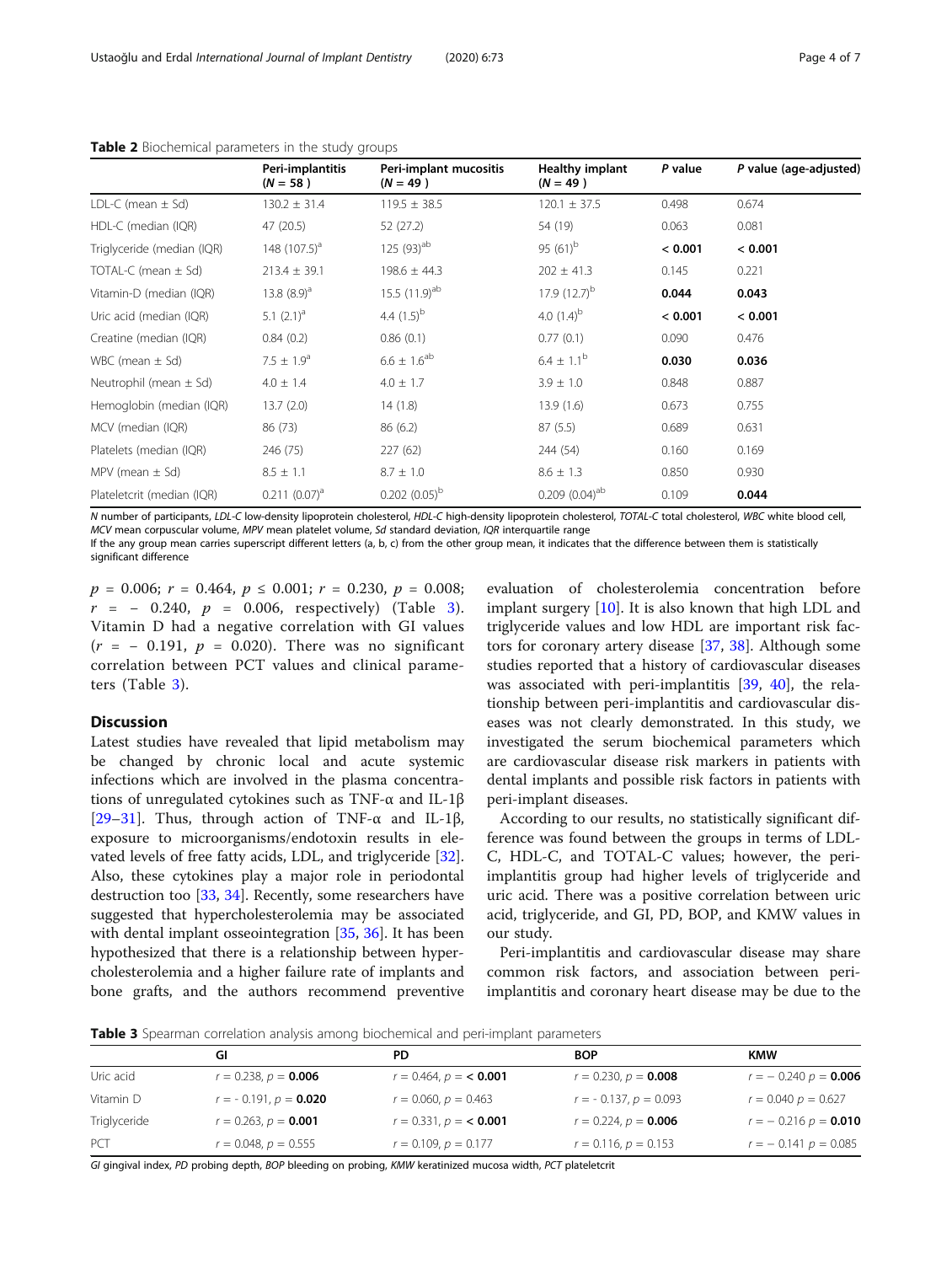elevated levels of plasma lipids. In a study of Vohra et al. [[41\]](#page-6-0), they found a correlation between higher total cholesterol and triglyceride levels and increased risk of periimplant disease. Alasqah et al. [[42\]](#page-6-0) reported that periimplant indices including PI, BOP, crestal bone loss, and triglycerides as well as levels of low-density lipoprotein and total cholesterol were significantly higher in patients with obesity compared with non-obese subjects. Similarly, another study showed a statistically significant difference in marginal bone loss between patients with and without obesity even following an adjustment of metabolic parameters such as total cholesterol and triglyceride [\[43\]](#page-6-0).

There are several studies which report significant association between plasma lipid levels and the severity of the periodontal disease [[44,](#page-6-0) [45](#page-6-0)]. In our study, there was a positive correlation between triglyceride values and GI, PD, and BOP values. These results can be explained by the bidirectional relationship between hyperlipidemia and peri-implantitis. Thus, Lachmann et al. [\[40\]](#page-6-0) has shown a significant comorbidity in individuals with cardiovascular diseases and evidence of implants and with a high prevalence of moderate plaque and BOP. Another study concluded that odds ratio of having periimplantitis and cardiovascular disease was 8.7 after adjusting for age, smoking status, and gender [\[39\]](#page-6-0).

Aside from the positive effects of vitamin D on osseointegration in some preclinical studies [\[46](#page-6-0)–[48\]](#page-6-0), it remains unclear whether vitamin D supplementation can effectively accelerate peri-implant bone healing. In our study, vitamin D values were found lowest in periimplantitis group and also were lower in peri-implant mucositis group than healthy implant group. A retrospective study by Mangano et al. [[49](#page-6-0)] evaluated correlation between early implant failure and low serum levels of vitamin D and showed a higher incidence of the implant failure rate in these patients but a correlation between both factors could not be determined. Furthermore, Acipinar et al. [\[17](#page-5-0)] evaluated fibroblast growth factor (FGF)-23 and 25-hydroxy-vitamin  $D_3$  (25(OH) D3) levels in peri-implant sulcus fluid in peri-implant health and diseases. They found that the total amount of 25(OH) D3 was significantly lower in the periimplantitis group compared with the peri-implant healthy subjects.

In many studies, uric acid has been shown to play an important role in the occurrence and development of coronary artery disease [[50](#page-6-0)–[52](#page-6-0)]. Furthermore, uric acid could stimulate inflammatory response [\[53\]](#page-6-0). Production of proinflammatory cytokines, such as interleukin-1β (IL-1β), IL-6, and tumor necrosis factor- $\alpha$  (TNF- $\alpha$ ), in human mononuclear cells are stimulated by uric acid [[54\]](#page-6-0). We found that uric acid levels were significantly higher in the peri-implantitis group compared with the

other groups. Also, there was a positive correlation between uric acid levels and GI, PD, BOB, and KMW values. Our results support that elevated serum uric acid level may be associated with inflammation too.

After age adjustment, we found that PCT value was significantly higher in the peri-implantitis group, but no significant correlation was found between the PCT values and clinical parameters. In a study by Ustaoğlu et al. [[55](#page-6-0)], PCT and MPV values were found significantly higher in patients with periodontitis, and there was a statistically significant relationship between PCT values and clinical parameters. They concluded that these markers might be a useful marker to determine an increased thrombotic state and inflammatory response in periodontal diseases. Peri-implantitis may also stimulate infectious and immune response and cause the development of atherogenesis, coronary heart disease, and myocardial infarction.

Although previous studies showed a strong association between periodontitis and systemic diseases including cardiovascular diseases and diabetes, the relationship between peri-implantitis and cardiovascular diseases was not clearly demonstrated [[56,](#page-6-0) [57\]](#page-6-0). Thus, some studies concluded that no statistically significant association between cardiovascular diseases and peri-implantitis were observed [\[8](#page-5-0), [58](#page-6-0), [59\]](#page-6-0).

In our study, there were some limitations; coronary angiography was not performed to evaluate coronary artery disease, and radiographic measurement was not done to calculate amount of crestal bone loss around dental implants. Furthermore, the analyses of periimplant crevicular fluid in patients for the purpose of detecting proinflammatory cytokines may reveal any local destruction around dental implants. The limited sample size is another limitation of this study. Further research with a larger sample size is required to confirm these observations.

#### Conclusion

In conclusion, we found significantly higher levels of triglyceride and uric acid (i.e., risk markers for a cardiovascular disease) in peri-implantitis group compared with other groups. Long-term clinical trials with larger sample size are required to confirm the relationship between these risk markers and cardiovascular and peri-implant diseases.

#### Abbreviations

PD: Probing depth; BOP: Bleeding on probing; GI: Gingival index; KMW: Keratinized mucosa width; PI: Plaque index; WBC: White blood cell; Hb: Hemoglobin; MCV: Mean corpuscular volume; MPV: Mean platelet volume; PCT: Plateletcrit

#### Authors' contributions

Categories of the authors' contribution are as follows: concept/design (GU and EE), data collection (GU and EE), data analysis/interpretation (EE), drafting of the article (GU and EE), critical revision of the article (GU and EE), and approval of the article (GU and EE).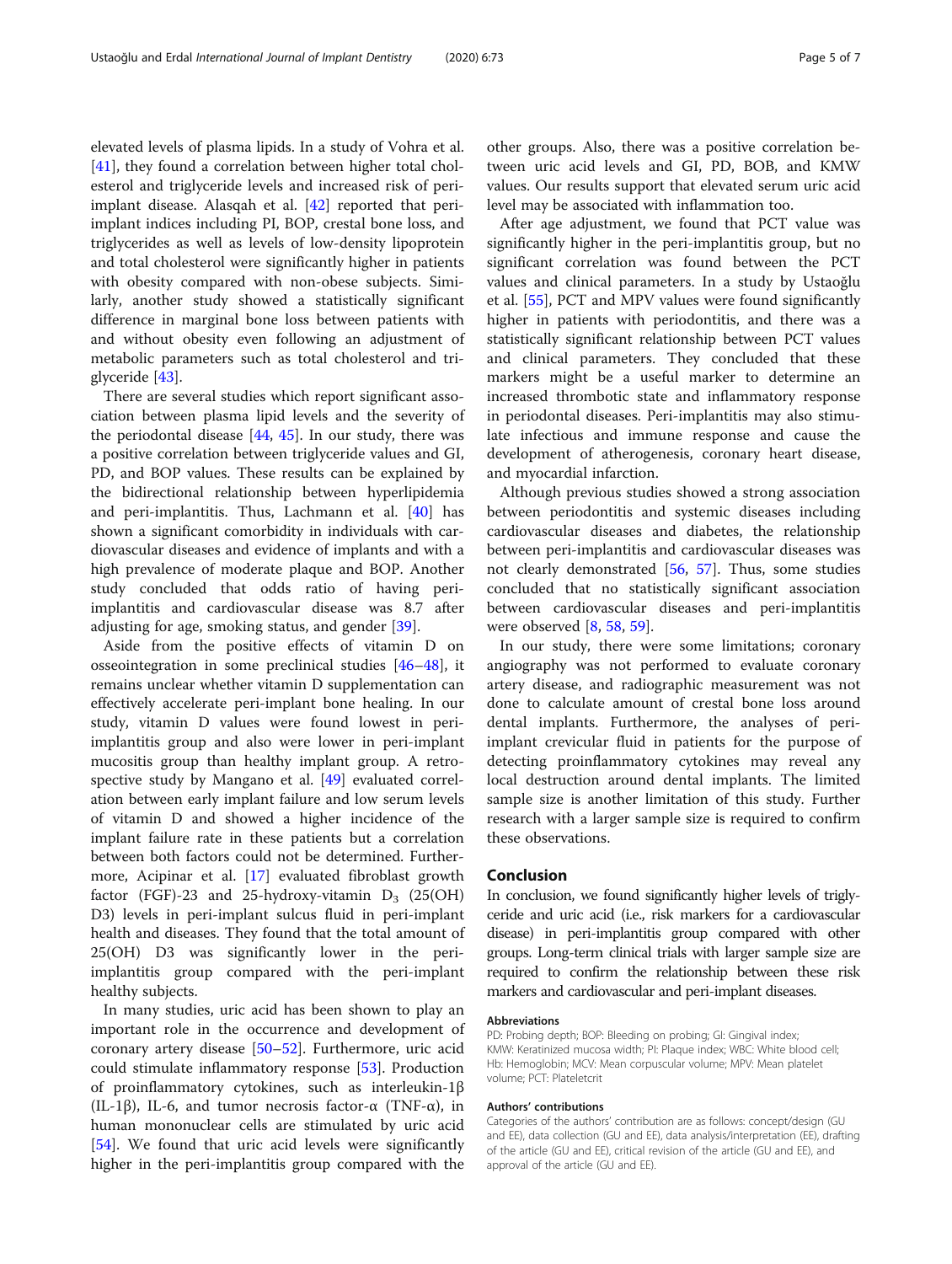#### <span id="page-5-0"></span>Funding

None.

#### Availability of data and materials

The datasets used and/or analyzed during the current study are available from the corresponding author on reasonable request.

#### Ethics approval and consent to participate

Approval was obtained for this cross-sectional study from the Clinical Research Ethics Committee of the Bolu Abant İzzet Baysal University. Written consent was obtained from all participants.

#### Consent for publication

Not applicable.

#### Competing interests

Gülbahar Ustaoğlu and Emrah Erdal declare that they have no competing interests.

#### Author details

<sup>1</sup> Dentistry Faculty, Department of Periodontology, Bolu Abant İzzet Baysal University, 14300 Bolu, Turkey. <sup>2</sup>Medical Faculty, Department of Cardiology, Bolu Abant İzzet Baysal University, Bolu, Turkey.

#### Received: 25 February 2020 Accepted: 27 October 2020 Published online: 25 November 2020

#### References

- 1. Daubert DM, Weinstein BF, Bordin S, Leroux BG, Flemming TF. Prevalence and predictive factors for peri-implant disease and implant failure: a crosssectional analysis. J Periodontol. 2015;86(3):337–47.
- 2. Zitzmann NU, Berglundh T. Definition and prevalence of peri-implant diseases. J Clin Periodontol. 2008;35(8 Suppl):286–91.
- 3. Esposito M, Grusovin MG, Worthington HV. Treatment of peri-implantitis: what interventions are effective? A Cochrane systematic review. Eur J Oral Implantol. 2012;5(Suppl):S21–41.
- 4. Monje A, Insua A, Wang HL. Understanding peri-implantitis as a plaqueassociated and site-specific entity: on the local predisposing factors. J Clin Med. 2019;8(2):279.
- 5. Heitz-Mayfield LJ. Peri-implant diseases: diagnosis and risk indicators. J Clin Periodontol. 2008;35(8 Suppl):292–304.
- 6. Elemek E, Almas K. Peri-implantitis: etiology, diagnosis and treatment: an update. N Y State Dent J. 2014;80(1):26–32.
- 7. Chrcanovic BR, Albrektsson T, Wennerberg A. Diabetes and oral implant failure: a systematic review. J Dent Res. 2014;93(9):859–67.
- de Souza JG, Neto AR, Filho GS, Dalago HR, de Souza Junior JM, Bianchini MA. Impact of local and systemic factors on additional peri-implant bone loss. Quintessence Int. 2013;44(5):415–24.
- 9. Krennmair S, Weinlander M, Forstner T, Krennmair G, Stimmelmayr M. Factors affecting peri-implant bone resorption in four implant supported mandibular full-arch restorations: a 3-year prospective study. J Clin Periodontol. 2016;43(1):92–101.
- 10. Choukroun J, Khoury G, Khoury F, Russe P, Testori T, Komiyama Y, et al. Two neglected biologic risk factors in bone grafting and implantology: high lowdensity lipoprotein cholesterol and low serum vitamin D. J Oral Implantol. 2014;40(1):110–4.
- 11. Luegmayr E, Glantschnig H, Wesolowski GA, Gentile MA, Fisher JE, Rodan GA, et al. Osteoclast formation, survival and morphology are highly dependent on exogenous cholesterol/lipoproteins. Cell Death Differ. 2004; 11(Suppl 1):S108–18.
- 12. Mandal CC. High cholesterol deteriorates bone health: new insights into molecular mechanisms. Front Endocrinol (Lausanne). 2015;6:165.
- 13. Grimes DS. Are statins analogues of vitamin D? Lancet. 2006;368(9529):83–6. 14. Christakos S, Dhawan P, Liu Y, Peng X, Porta A. New insights into the
- mechanisms of vitamin D action. J Cell Biochem. 2003;88(4):695–705. 15. Papi P, Letizia C, Pilloni A, Petramala L, Saracino V, Rosella D, et al. Periimplant diseases and metabolic syndrome components: a systematic
- review. Eur Rev Med Pharmacol Sci. 2018;22(4):866–75. 16. Di Murro B, Papi P, Letizia C, Pompa G. The prevalence of peri-implant diseases in patients with metabolic syndrome: a case-control study on an Italian population sample. Minerva Stomatol. 2019;68(4):143–9.
- 17. Acipinar S, Karsiyaka Hendek M, Olgun E, Kisa U. Evaluation of FGF-23 and 25(OH)D3 levels in peri-implant sulcus fluid in peri-implant health and diseases. Clin Implant Dent Relat Res. 2019;21(5):1106–12.
- 18. Ramasamy I. Recent advances in physiological lipoprotein metabolism. Clin Chem Lab Med. 2014;52(12):1695–727.
- 19. Wang TJ, Pencina MJ, Booth SL, Jacques PF, Ingelsson E, Lanier K, et al. Vitamin D deficiency and risk of cardiovascular disease. Circulation. 2008; 117(4):503–11.
- 20. Papandreou D, Hamid Z-T-N. The role of vitamin D in diabetes and cardiovascular disease: an updated review of the literature. Dis Markers. 2015;2015:580474.
- 21. Ljunggren S, Bengtsson T, Karlsson H, Starkhammar Johansson C, Palm E, Nayeri F, et al. Modified lipoproteins in periodontitis: a link to cardiovascular disease? Biosci Rep. 2019;39(3):BSR20181665.
- 22. Nepomuceno R, Pigossi SC, Finoti LS, Orrico SRP, Cirelli JA, Barros SP, et al. Serum lipid levels in patients with periodontal disease: a meta-analysis and meta-regression. J Clin Periodontol. 2017;44(12):1192–207.
- 23. Abreu OJ, Tatakis DN, Elias-Boneta AR, López Del Valle L, Hernandez R, Pousa MS, et al. Low vitamin D status strongly associated with periodontitis in Puerto Rican adults. BMC Oral Health. 2016;16(1):89.
- 24. Ketharanathan V, Torgersen GR, Petrovski BÉ, Preus HR. Radiographic alveolar bone level and levels of serum 25-OH-Vitamin D(3) in ethnic Norwegian and Tamil periodontitis patients and their periodontally healthy controls. BMC Oral Health. 2019;19(1):83.
- 25. Ishizaka Y, Yamakado M, Toda A, Tani M, Ishizaka N. Relationship between serum uric acid and serum oxidative stress markers in the Japanese general population. Nephron Clin Pract. 2014;128(1-2):49–56.
- 26. Coutinho Tde A, Turner ST, Peyser PA, Bielak LF, Sheedy PF 2nd, Kullo IJ. Associations of serum uric acid with markers of inflammation, metabolic syndrome, and subclinical coronary atherosclerosis. Am J Hypertens. 2007; 20(1):83–9.
- 27. Chu NF, Wang DJ, Liou SH, Shieh SM. Relationship between hyperuricemia and other cardiovascular disease risk factors among adult males in Taiwan. Eur J Epidemiol. 2000;16(1):13–7.
- 28. Berglundh T, Armitage G, Araujo MG, Avila-Ortiz G, Blanco J, Camargo PM, et al. Peri-implant diseases and conditions: consensus report of workgroup 4 of the 2017 World Workshop on the Classification of Periodontal and Peri-Implant Diseases and Conditions. J Clin Periodontol. 2018;45(Suppl 20): S286–s91.
- 29. Fukushima R, Saito H, Taniwaka K, Hiramatsu T, Morioka Y, Muto T, et al. Different roles of IL-1 and TNF on hemodynamics and interorgan amino acid metabolism in awake dogs. Am J Physiol. 1992;262(3 Pt 1):E275–81.
- Lopes-Virella MF. Interactions between bacterial lipopolysaccharides and serum lipoproteins and their possible role in coronary heart disease. Eur Heart J. 1993;14(Suppl K):118–24.
- 31. Van der Poll T, Romijn JA, Endert E, Borm JJ, Büller HR, Sauerwein HP. Tumor necrosis factor mimics the metabolic response to acute infection in healthy humans. Am J Physiol. 1991;261(4 Pt 1):E457–65.
- 32. Khovidhunkit W, Kim MS, Memon RA, Shigenaga JK, Moser AH, Feingold KR, et al. Effects of infection and inflammation on lipid and lipoprotein metabolism: mechanisms and consequences to the host. J Lipid Res. 2004; 45(7):1169–96.
- 33. Ataoglu H, Alptekin NO, Haliloglu S, Gursel M, Ataoglu T, Serpek B, et al. Interleukin-1beta, tumor necrosis factor-alpha levels and neutrophil elastase activity in peri-implant crevicular fluid. Clin Oral Implants Res. 2002;13(5):470–6.
- 34. Javed F, Al-Hezaimi K, Salameh Z, Almas K, Romanos GE. Proinflammatory cytokines in the crevicular fluid of patients with peri-implantitis. Cytokine. 2011;53(1):8–12.
- 35. Keuroghlian A, Barroso AD, Kirikian G, Bezouglaia O, Tintut Y, Tetradis S, et al. The effects of hyperlipidemia on implant osseointegration in the mouse femur. J Oral Implantol. 2015;41(2):e7–e11.
- 36. Tirone F, Salzano S, D'Orsi L, Paola P, Rodi D. Is a high level of total cholesterol a risk factor for dental implants or bone grafting failure? A retrospective cohort study on 227 patients. Eur J Oral Implantol. 2016;9(1):77–84.
- 37. Iuliano L, Mauriello A, Sbarigia E, Spagnoli LG, Violi F. Radiolabeled native low-density lipoprotein injected into patients with carotid stenosis accumulates in macrophages of atherosclerotic plaque: effect of vitamin E supplementation. Circulation. 2000;101(11):1249–54.
- 38. Febbraio M, Hajjar DP, Silverstein RL. CD36: a class B scavenger receptor involved in angiogenesis, atherosclerosis, inflammation, and lipid metabolism. J Clin Invest. 2001;108(6):785–91.